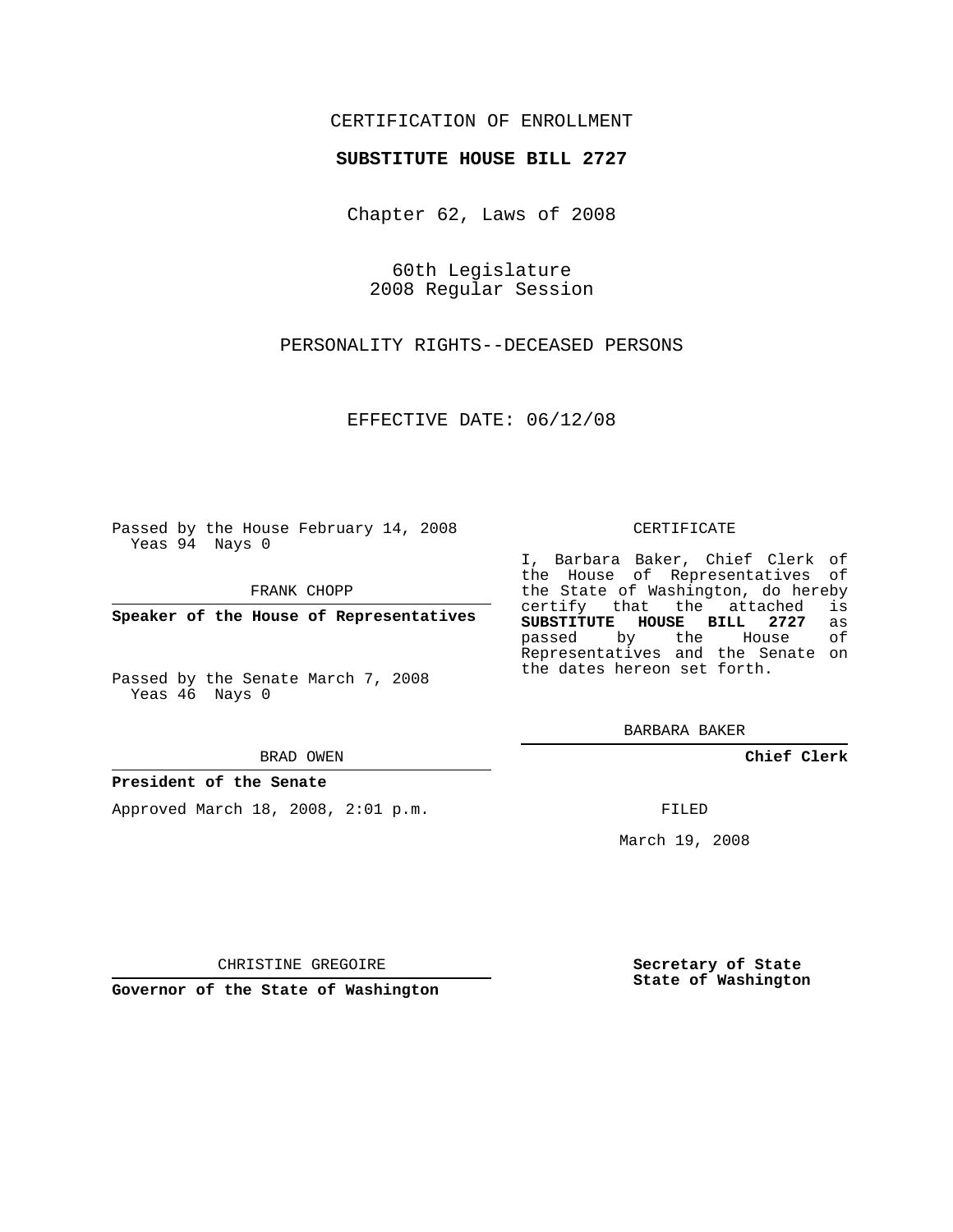# **SUBSTITUTE HOUSE BILL 2727** \_\_\_\_\_\_\_\_\_\_\_\_\_\_\_\_\_\_\_\_\_\_\_\_\_\_\_\_\_\_\_\_\_\_\_\_\_\_\_\_\_\_\_\_\_

\_\_\_\_\_\_\_\_\_\_\_\_\_\_\_\_\_\_\_\_\_\_\_\_\_\_\_\_\_\_\_\_\_\_\_\_\_\_\_\_\_\_\_\_\_

Passed Legislature - 2008 Regular Session

## **State of Washington 60th Legislature 2008 Regular Session**

**By** House Judiciary (originally sponsored by Representatives Lantz, Pedersen, Rodne, Goodman, Williams, and Green)

READ FIRST TIME 02/05/08.

1 AN ACT Relating to the rights of deceased personalities; amending 2 RCW 63.60.010, 63.60.020, and 63.60.030; and creating a new section.

3 BE IT ENACTED BY THE LEGISLATURE OF THE STATE OF WASHINGTON:

 4 **Sec. 1.** RCW 63.60.010 and 1998 c 274 s 1 are each amended to read 5 as follows:

6 Every individual or personality( $(\tau$  as the case may be,)) has a property right in the use of his or her name, voice, signature, 8 photograph, or likeness( $(-$ and)). Such right exists in the name, voice, signature, photograph, or likeness of individuals or personalities deceased before, on, or after June 11, 1998. This right shall be freely transferable, assignable, and licensable, in whole or in part, by any otherwise permissible form of inter vivos or 13 testamentary transfer, including without limitation a will or other 14 testamentary instrument, trust, contract, community property agreement, or cotenancy with survivorship provisions or payable-on-death 16 provisions, whether the will or other testamentary instrument, trust, contract, community property agreement, or cotenancy document is entered into or executed before, on, or after June 11, 1998, by the deceased individual or personality or by any subsequent owner of the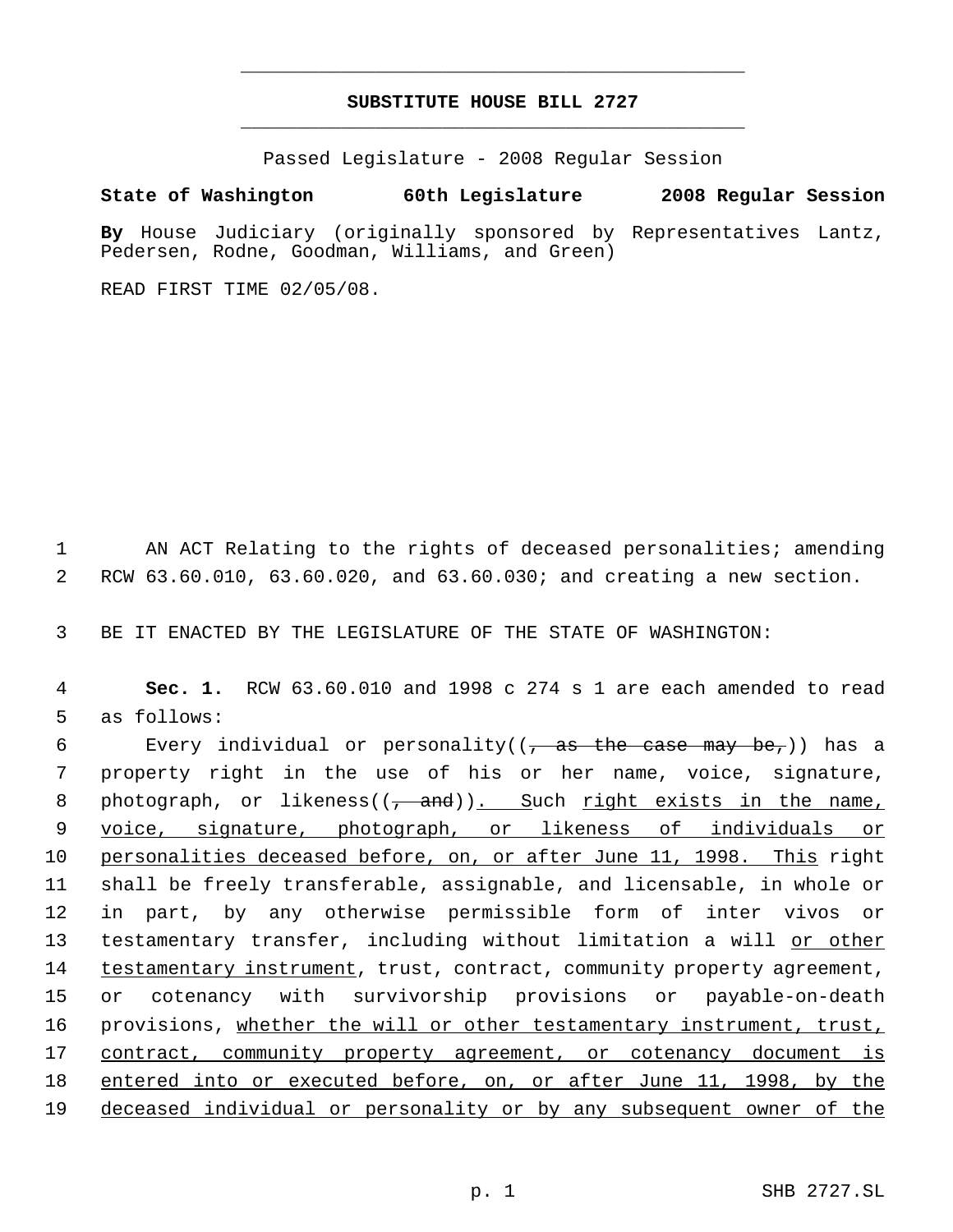deceased individual's or personality's rights as recognized by this 2 chapter; or, if none is applicable, then the owner of the rights shall be determined under the laws of intestate succession applicable to interests in intangible personal property. The property right does not 5 expire upon the death of the individual or personality, ((as the case may be)) regardless of whether the law of the domicile, residence, or citizenship of the individual or personality at the time of death or 8 otherwise recognizes a similar or identical property right. The right exists whether or not it was commercially exploited by the individual or the personality during the individual's or the personality's 11 lifetime. The rights recognized under this chapter shall be deemed to 12 have existed before June 11, 1998, and at the time of death of any 13 deceased individual or personality or subsequent successor of their rights for the purpose of determining the person or persons entitled to 15 these property rights as provided in RCW 63.60.030. This chapter is intended to apply to all individuals and personalities, living and 17 deceased, regardless of place of domicile or place of domicile at time of death.

- **Sec. 2.** RCW 63.60.020 and 2004 c 71 s 1 are each amended to read as follows:
- Unless the context clearly requires otherwise, the definitions in this section apply throughout this chapter.

 (1) "Deceased individual" means any individual, regardless of the individual's place of domicile, residence, or citizenship at the time 25 of death or otherwise, who has died within ten years before January 1, 1998, or thereafter.

27 (2) "Deceased personality" means any individual, regardless of the personality's place of domicile, residence, or citizenship at the time 29 of death or otherwise, whose name, voice, signature, photograph, or likeness had commercial value at the time of his or her death, whether or not during the lifetime of that individual he or she used his or her name, voice, signature, photograph, or likeness on or in products, merchandise or goods, or for purposes of advertising or selling, or soliciting the purchase or sale of, products, merchandise, goods, or services. A "deceased personality" includes, without limitation, any such individual who has died within fifty years before January 1, 1998, 37 or thereafter.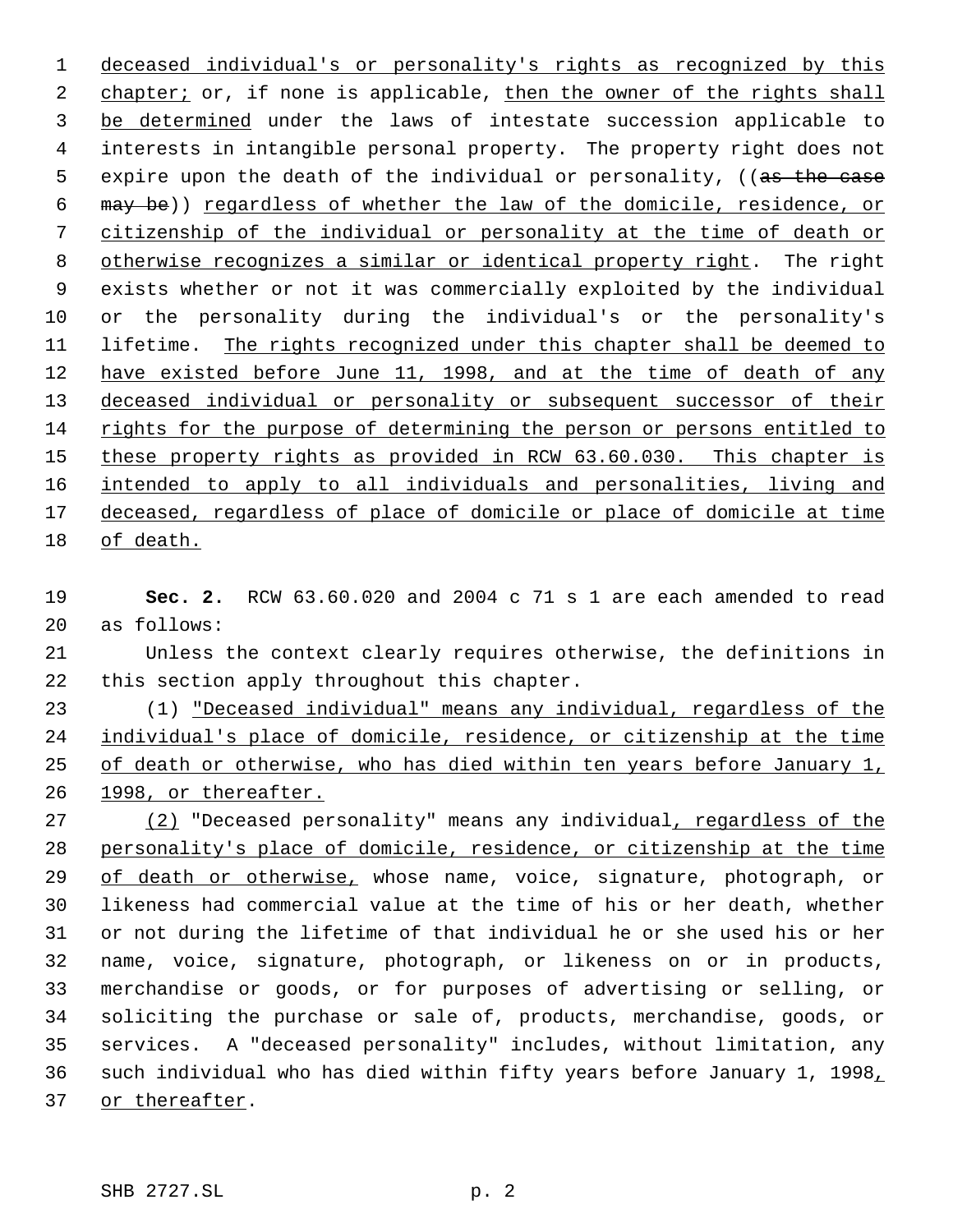$((+2))$   $(3)$  "Fund-raising" means an organized activity to solicit donations of money or other goods or services from persons or entities by an organization, company, or public entity. A fund-raising activity does not include a live, public performance by an individual or group of individuals for which money is received in solicited or unsolicited gratuities.

7 ( $(\frac{4}{3})$ )  $(4)$  "Individual" means a natural person, living or dead.

 $((+4))$   $(5)$  "Likeness" means an image, painting, sketching, model, diagram, or other clear representation, other than a photograph, of an individual's face, body, or parts thereof, or the distinctive appearance, gestures, or mannerisms of an individual.

12  $((\langle 5 \rangle)(6)$  "Name" means the actual or assumed name, or nickname, of a living or deceased individual that is intended to identify that individual.

 $((+6))$   $(7)$  "Person" means any natural person, firm, association, partnership, corporation, joint stock company, syndicate, receiver, common law trust, conservator, statutory trust, or any other concern by whatever name known or however organized, formed, or created, and includes not-for-profit corporations, associations, educational and religious institutions, political parties, and community, civic, or other organizations.

 $((+7))$   $(8)$  "Personality" means any individual whose name, voice, signature, photograph, or likeness has commercial value, whether or not that individual uses his or her name, voice, signature, photograph, or likeness on or in products, merchandise, or goods, or for purposes of advertising or selling, or solicitation of purchase of, products, merchandise, goods, or services.

28 (((8)) (9) "Photograph" means any photograph or photographic reproduction, still or moving, or any videotape, online or live television transmission, of any individual, so that the individual is readily identifiable.

32  $((+9))$  (10) "Signature" means the one handwritten or otherwise legally binding form of an individual's name, written or authorized by that individual, that distinguishes the individual from all others.

 **Sec. 3.** RCW 63.60.030 and 1998 c 274 s 3 are each amended to read as follows:

37 (1) Every individual or personality( $(\tau$  as the case may be,)) has a

p. 3 SHB 2727.SL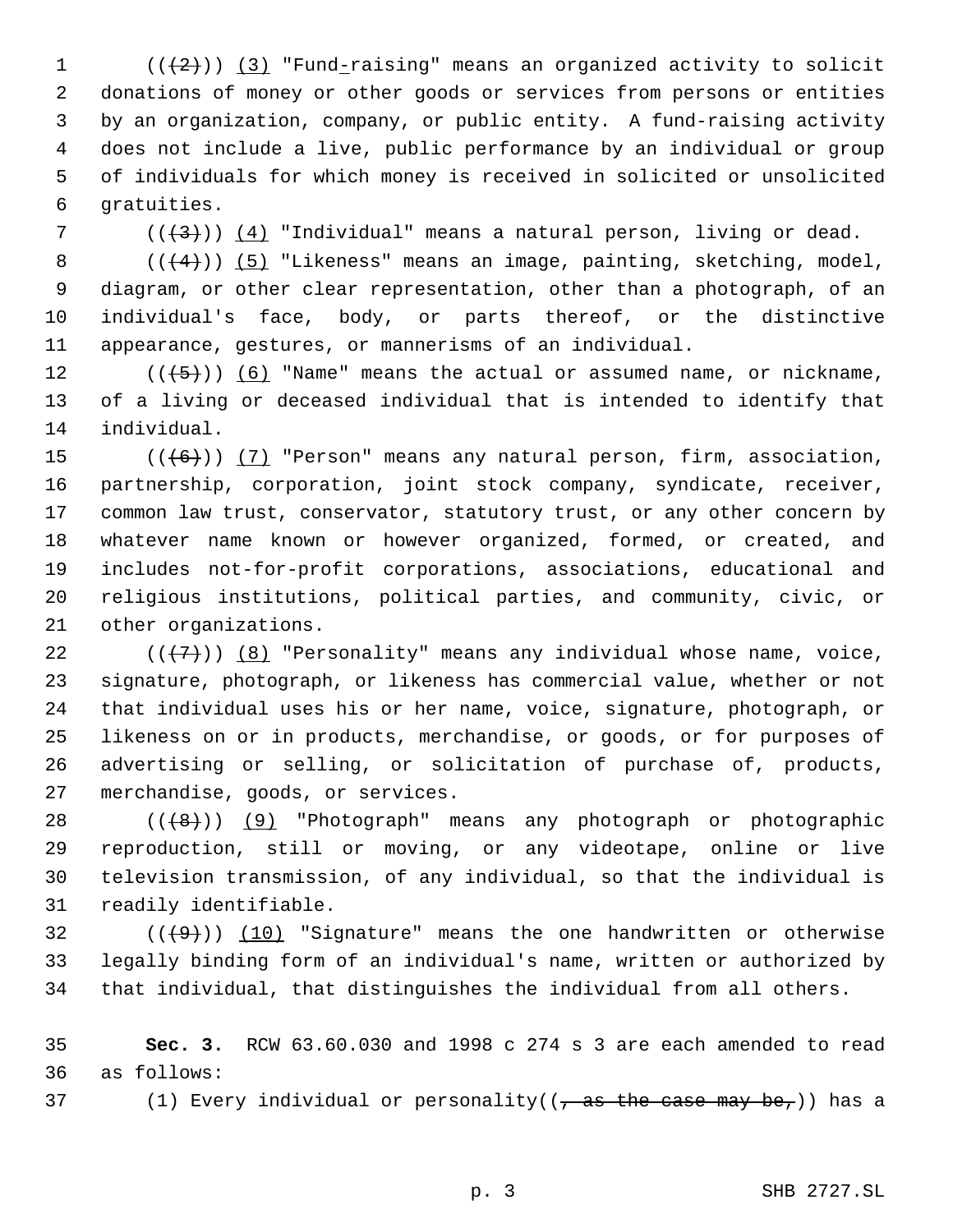1 property right in the use of his or her name, voice, signature, 2 photograph, or likeness $((\frac{1}{2} + \text{and}))$ . Such right shall be freely 3 transferable, assignable, and licensable, in whole or in part, by 4 contract or inter vivos transfer( $(\frac{1}{2}$  and)). This right shall not expire 5 upon the death of the individual or personality, ((as the case may be, 6 so protected)) but shall ((pass)) be owned and enforceable by the 7 following successors, heirs, or other transferees of living or deceased 8 individuals or personalities:

 9 (a) Except where such rights were transferred or assigned before 10 such deceased personality's death by means of any contract or trust 11 instrument, the right shall be owned by the person entitled to such 12 rights under the deceased individual's or personality's( $(-$ as the case 13 may be,)) last will and testament or, if none, then by the 14 beneficiaries or heirs under the laws of intestate succession 15 applicable to interests in intangible personal property generally of 16 the individual's or personality's( $(\frac{1}{10})$  as the case may be,)) domicile, 17 regardless of whether the law of the domicile of the deceased 18 individual or personality, at the time of death, or thereafter, 19 recognizes a similar or identical property right; or

20 (b) If the deceased individual or personality( $\frac{1}{1}$  as the case may 21  $be_{\tau}$ )) transferred or assigned any interest in the personality rights 22 during his or her life by means of any contract or trust instrument, 23 then the transferred or assigned interest shall ((pass)) be held as 24 follows:

25 (i) If the transferred or assigned interest was held in trust, in 26 accordance with the terms of the trust;

27 (ii) If the interest is subject to a cotenancy with any 28 survivorship provisions or payable-on-death provisions, in accordance 29 with those provisions;

 (iii) If the interest is subject to any contract, including without 31 limitation an exclusive license, assignment, or a community property agreement, in accordance with the terms of the applicable contract or contracts;

34 (iv) If the interest has been transferred or assigned to a third 35 person in a form that is not addressed (( $earlier$ )) in this section, by 36 the individual or personality, or the successor, heir, or other 37 transferee of the living or deceased individual or personality, then 38 the interest may be transferred, assigned, or licensed by such third